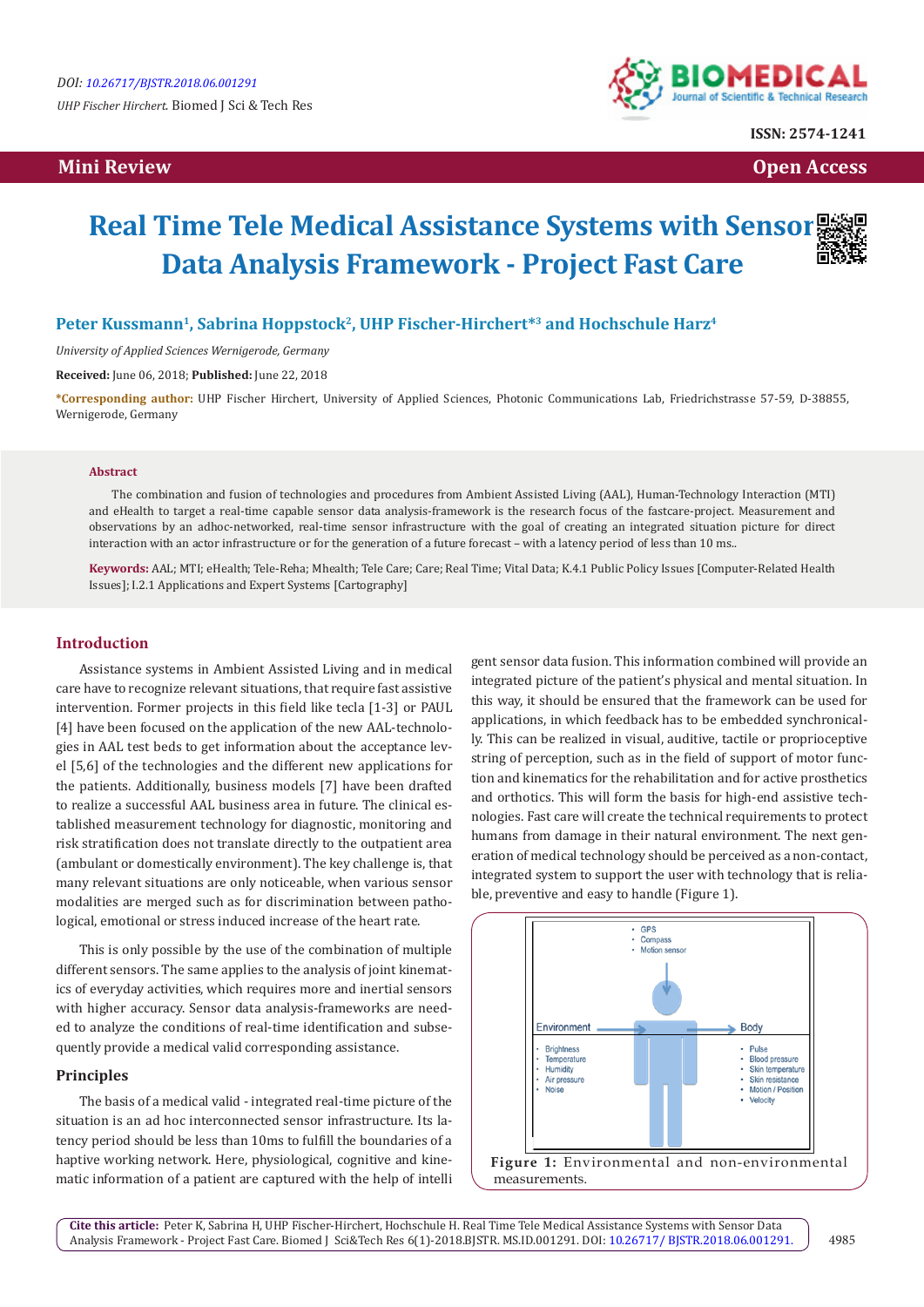

A: sensors on the walls: pulse, blood pressure, skin temperature, skin resistance, motion / position, velocity B: eReha C: real-time controller D: telephone

E: touchscreen

F: sensefloor

- G: scale with bluetooth
- H: bluetooth modem

I: smart sleep system

J: blood pressure monitor

K: asina tablet

L: tv set with top box

**Figure 2:** MTI-Lab of the Harz University.

The challenge of a distributed, real-time medical sensor technology and signal processing is to be processed by means of sensor-based data processing and sensor hubs, optical sensors, hardware system optimisation, the development of distributed systems as well as by interface network sensors. The focus of the project is on the intelligent fusion of sensor and actuator data as well as the evaluation and delivery in real-time. In order to meet this objective, the following researches will take place in the MTI-Lab of the Harz University of Applied Sciences in Wernigerode (Figure 2):

- a) Analysis of requirements
- b) Data acquisition
- c) Data analysis
- d) Data fusion
- e) Acceptance analysis
- f) Situation detection and assistance in real-time

Rapid and intelligent sensors and actuators, an improvement of motion pattern recognition and intelligent algorithms for real-time network integration in three demonstrators of the MTI-Lab serve as solution approaches. Within the fast care project, a real-time network integration with demonstrators is to be carried out at the MTI-Lab of the Harz University. The various partial results of the project partners will be collected and integrated in the MTI-Lab.

The integration at the MTI-Lab will be performed with the focus on user friendliness and the interaction with him by means of a show flat. Figure 2 illustrates the planned structure of the MTI-Lab with various elements for a monitoring and evaluation of the measured values.

#### **Primary Approach to Research**

Approach to research are the ideas of measurements and observations on the one side - direct interaction or the generation of a future forecast on the other side. Today, there already exist similar procedures for other tasks. For example, strain here "weather observations", "weather measurements", as well as "weather forecasts" called. The system diagram of the research approach of the fast care framework is shown in the following figure see Figure 3).



#### **System Concept**

The collaboration of eight project partners enables a successful project. Every partner takes part in a special way to meet the challenge of a distributed, real-time medical sensor technology and signal processing see Figure 4. The different focal points of the project partners are:

a. Bosch Sensortec GmbH: sensor-based data processing and sensor hubs

b. HarzOptics GmbH, Technical University Dresden: optical sensor technology, cardiopulmonary performance

c. University Rostock, Exelonix GmbH: the estimation of cognitive condition, hardware system optimisation and the development of distributed systems

d. Harz University of Applied Sciences: interface network sensor technology and analysis of acceptance

e. Ottobock GmbH & Co. KG: application and development of intelligent orthopedic devices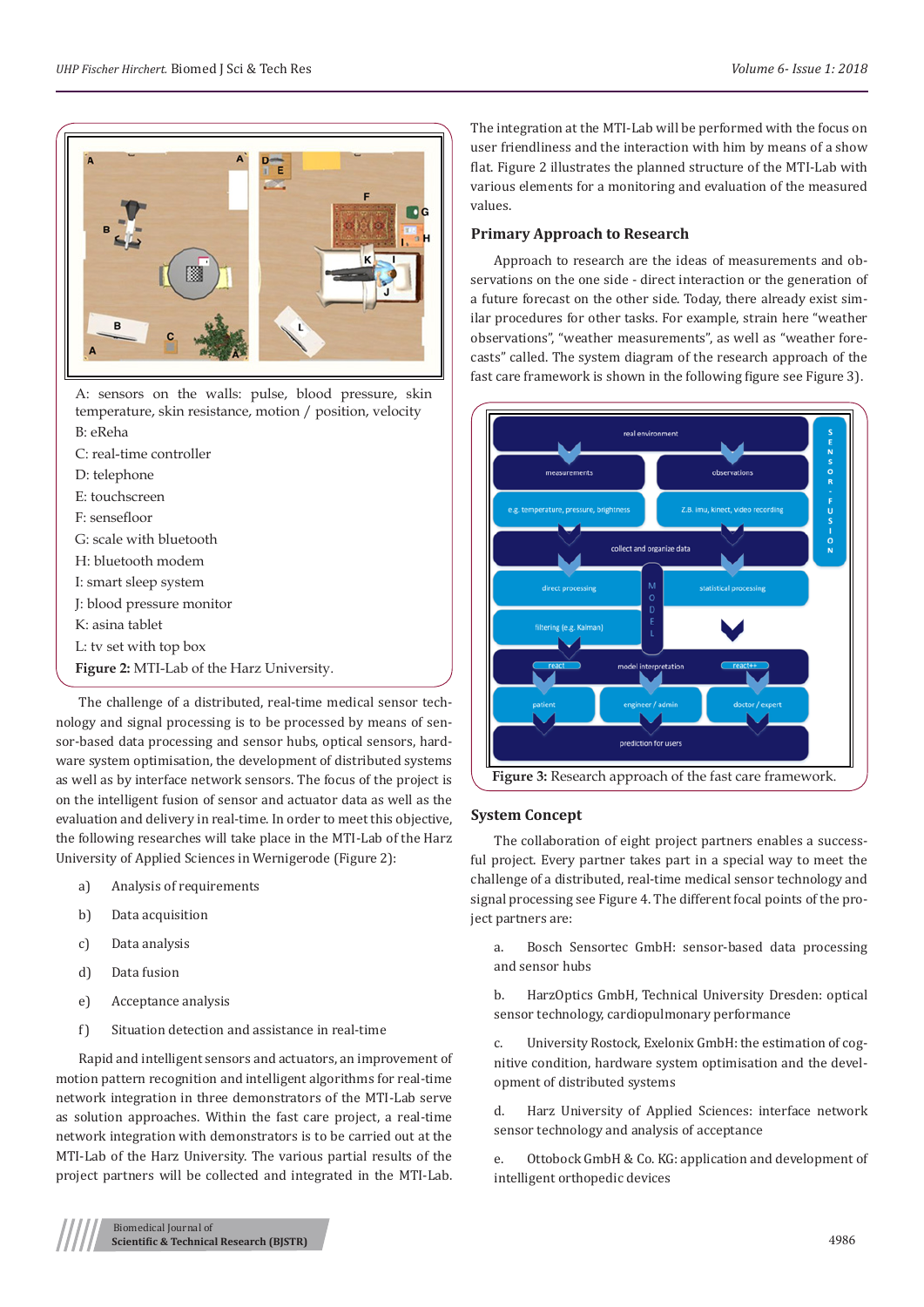f. Otto-von-Guericke-University Magdeburg: the motion analysis for rehabilitation



The objective of a distributed, real-time medical sensor technology and signal processing is to get an evaluation of the patient`s situation from the available data in real-time. The main application lies in the area of the application of orthopedic devices (prosthesis, orthosis: Otto bock). For example, the optimization process of the leg prosthesis` damping members and active foot positioning points shall be executed online. Currently, these parameters are performed offline and hand-made by orthopedic technicians with variable quality. This often leads to suboptimal adapted orthopedic devices, whose functionality and efficacy are correspondingly limited and therefore to an unsatisfactory rehabilitation outcome. Another project section describes the online execution of the estimation of cognitive condition (University Rostock), the motion analysis for rehabilitation (Otto-von-Guericke-University Magdeburg) and cardiopulmonary performance (Technical University Dresden, Harz Optics GmbH).

The fast care framework is the technical basis for the realization of the fast care project, which implements the fusion of heterogeneous sensors via heterogeneous networks. The basic idea of the fast care framework is to derive a condition from the past and the current states of the sensory data using the known physical rules. The fast care framework includes the following areas and interfaces see Figure 5:

- a. Hardware
- b. Sensors
- c. Actuators
- d. Real-time server connected to moving cloud
- e. Networking
- f. Data analysis
- g. Feedback and Intervention



 In addition to the technical development activities, an analysis of acceptance will be executed at the MTI-Lab of the Harz University. As a result of the project, fast care wants to develop feasible products and create the medical fundamentals for an interaction (feedback) in real time.

### **Acknowledgment**

The project is supported by the German Federal Ministry of Education and Research in the program Zwanzig 20 – Partnerschaft für Innovation contact no. 03ZZ0519I. We thank all fast care project partners for their contributions to this work

#### **References**

- 1. UHP Fischer Hirchert (2014) Anwendung von technikgestützten Pflegeassistenzsystemen in der Harzregion. Gerontol und Geriatr. Kongress p. 1.
- 2. UHP Fischer Hirchert (2012) Technische Pflegeassistenzsysteme TECLA WZW in Fachtagung Gesundheitsregion Harz.
- 3. L Schelisch, TU Kaiserslautern (2014) Wer nutzt eigentlich PAUL ? Erfahrungen aus dem Praxiseinsatz Who makes use of PAUL ? Empirical Findings on User Experience".
- 4. S Meyer, H Mollenkopf (2011) Ambient Assisted Living (AAL): Komponenten, Projekte, Services. Eine Bestandsaufnahme.
- 5. [A Kung, B Jean Bart \(2010\) Making AAL platforms a reality in Lecture](https://link.springer.com/chapter/10.1007/978-3-642-16917-5_19) [Notes in Computer Science \(including subseries. Lecture Notes in](https://link.springer.com/chapter/10.1007/978-3-642-16917-5_19) [Artificial Intelligence and Lecture Notes in Bioinformatics\) 6439: 187-](https://link.springer.com/chapter/10.1007/978-3-642-16917-5_19) [196.](https://link.springer.com/chapter/10.1007/978-3-642-16917-5_19)
- 6. UHP Fischer, K Rost, H Harz (2014) Businessmodell zur Applikation von AAL-Userportalen zur Verbesse- rung der sozialen Teilhabe älterer Menschen in der Harzregion Business model for the application of AALuser portals to improve the social participation of older people in the Harz. AAL-Kongress.
- 7. J Bauer, EHB Technologiezentrum (2014) optimierung der datenvisualisierung von aal-serviceplattformen durch usability-tests optimization of data visualization for aal service platforms through usability testing kurzfassung einleitung vorgehen.